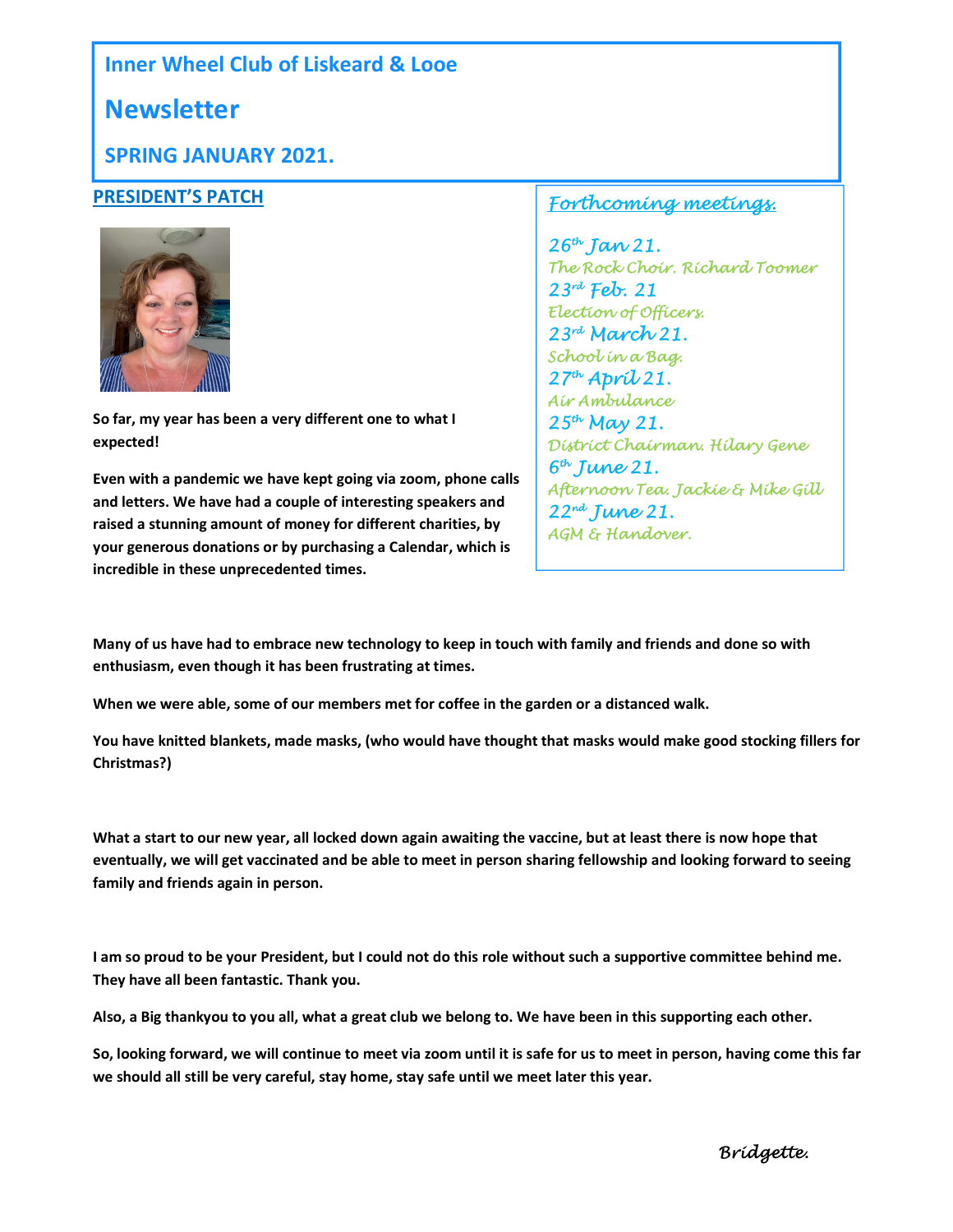#### Our 2021 Calendar

(Ruth Roach)

It all started with our president, Bridgette's challenge to come up with ideas for fund raising during the pandemic. I suggested a photographic competition, naively thinking that it would be easy. We also decided to use winning entries to make up a calendar for 2021 in aid of Cornwall Air Ambulance. After many hours of web design, by my husband, and sub-committee meetings with Bridgette and Gail we were pleased to receive 81 entries from 25 competitors who paid an entry fee of £5 per photograph. We are grateful to members, Gail and Yvonne, and photographer, Richard Lawrence, who judged the entries. All the photographs were submitted anonymously to them so as to ensure impartiality. Thank you to all who submitted entries and encouraged others to enter.

The winner in each of the four categories was presented with a mounted print of their photograph. Winners and runners up all received a copy of the calendar. Thank you to Bridgette and Graham who delivered or posted calendars to competitors and other customers.

Everyone has been pleased with the quality of the completed calendars which were printed by Palace Printers of Lostwithiel. Each calendar cost £2.20 and was sold at a price of £5.

We were pleased at the efforts of club members to promote the sale of the 250 calendars. Despite not being able to show the lovely reproduction of local views in person they were all sold within two months. The proceeds from the photo competition, calendar sales and some generous donations meant that Kath was able to send a donation to Cornwall Air Ambulance on 16<sup>th</sup> December.

We were amazed that the total raised amounted to £1,000.

We have been inspired by the work of Cornwall Air Ambulance. They have responded to news of the donation in the following way:

'That's such great news, thank you so much for letting us know. We're delighted the calendars have sold so well, and we are so grateful to the members of Liskeard and Looe Inner Wheel.'

Thank you one and all. This has been a good learning experience so that it would be easier another time. Save your good photos for the 2022 calendar.



PHOTOGRAPH WINNERS





!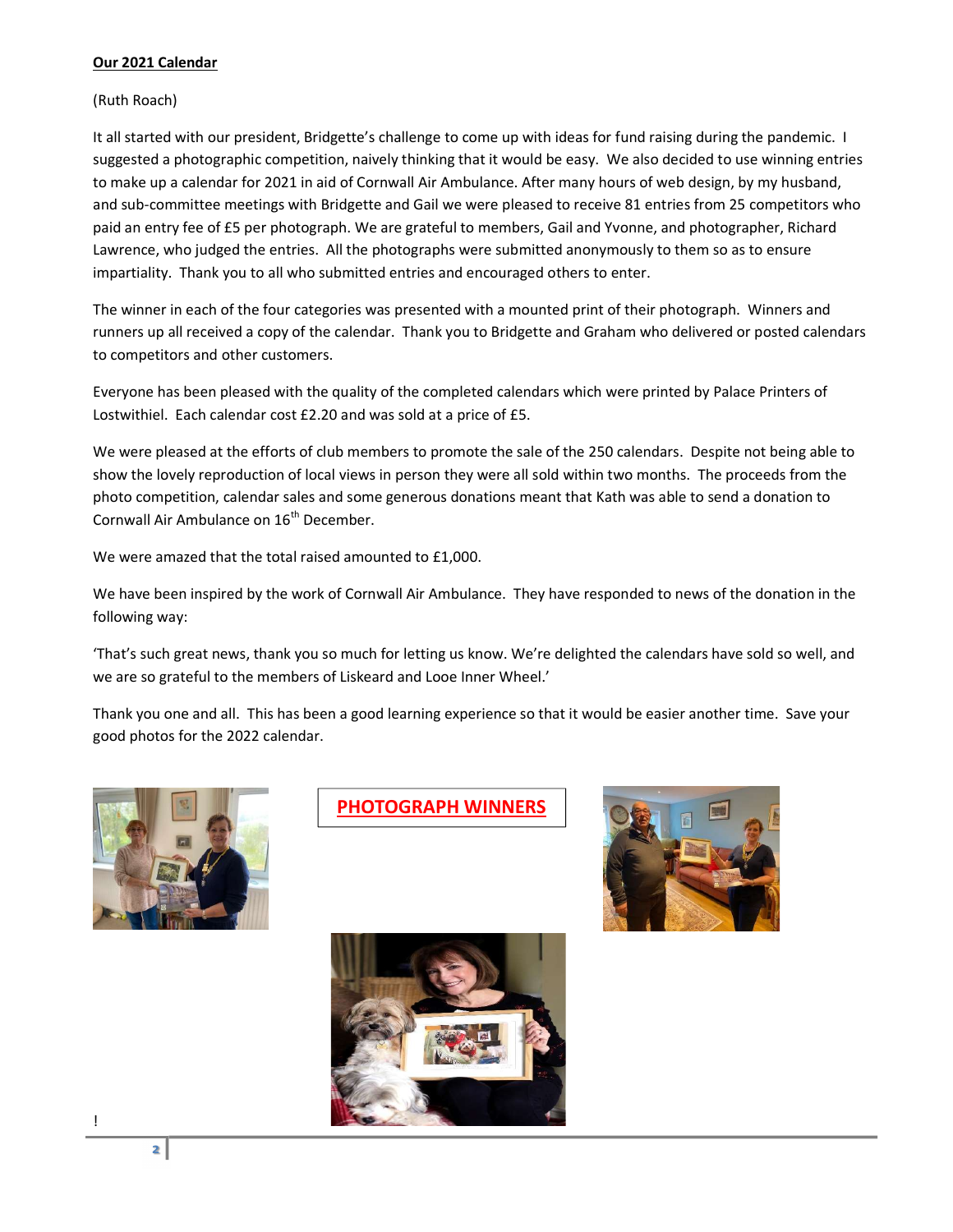## PAPRIKA PORK.

#### SERVES 4.

675 g/1 lb 8 oz pork fillet 2 tbsp sunflower oil 25g/1oz butter 1 onion chopped 1 tbsp paprika 25g/1 oz plain flour 300ml/10 fl oz chicken stock 4 tbsp dry sherry 115 g/4 oz mushrooms, sliced salt and pepper 150 ml/5 fl oz soured cream

Cut the pork into 4 cm/ 1.5- inch cubes. Heat the oil and butter in a large saucepan. Add the pork and cook over a medium heat, stirring, for 5 minutes, or until browned. Transfer to a plate with a slotted spoon. Add the chopped onion to the saucepan and cook, stirring occasionally, for 5 minutes, or until softened. Stir in the paprika and flour and cook, stirring constantly, for 2 minutes. Gradually stir in the stock and bring to the boil, stirring constantly.

Return the pork to the saucepan, add the sherry and sliced mushrooms and season to taste with salt and pepper. Cover and simmer gently for 20 minutes, or until the pork is tender. Stir in the soured cream and serve.

## Hot Tip from Liz Piper.

How to keep your sprouts fresh!!

Buy a stalk, on sale at most greengrocers. Stalks with the tops are best. Remove the lower sprouts then trim the stem as though it were a woody flower. Stand the stalk in a container of water outside. If it doesn't rain keep the water topped up. Then, when you need sprouts, pick off the number you need and leave the others outside.

Will usually last four to five weeks!!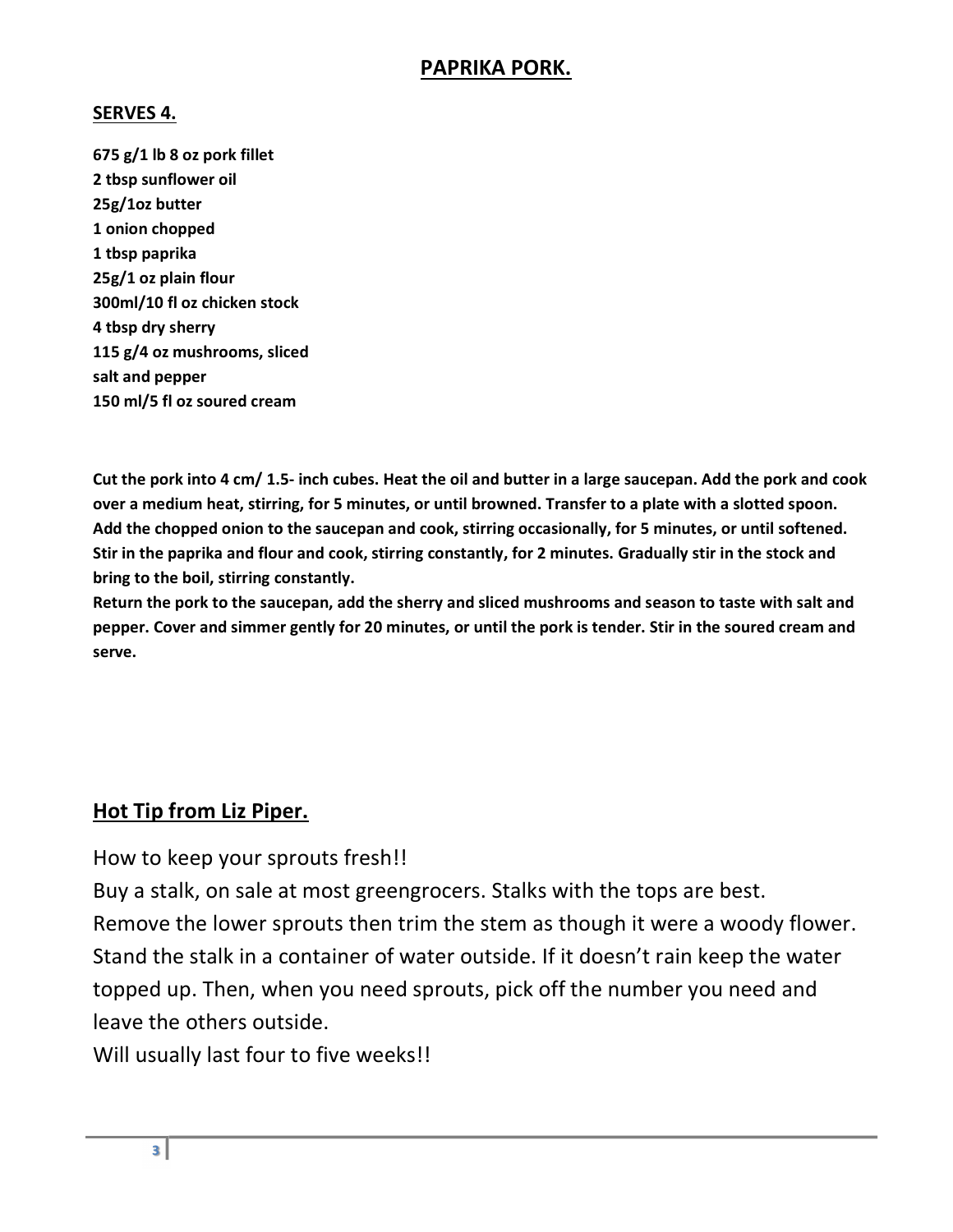## SWEET POTATO CHILLI.

1 tblsp oil 2 cloves garlic, crushed. 1 green and 1 red pepper deseeded and diced. 1 – 2 tsp chilli powder. Half tsp cinnamon. 450 gm sweet potato, dice in 1 cm cubes 2 x 390 g cartons chopped tomatoes. 1 x 410 g red kidney beans, drained and rinsed. (optional: 1 x 410 g tin black-eyed beans, drained and rinsed) 2 or 3 dessertspoons tomato ketchup.

Heat the oil in a large pan over a medium-high heat. Saute the onion and garlic for 2 mins. Add the spices, pepper and sweet potato\* and cook for another 2 mins.

Stir in the tomatoes and beans. Cover and simmer for about 15 mins, until the sweet potato is tender. Season to taste.

\*I find the sweet potato cooks best if partly done in the microwave. When still firm but tender, I add the tomatoes, beans, etc and simmer till tender.



Thank you, Jackie for the recipes.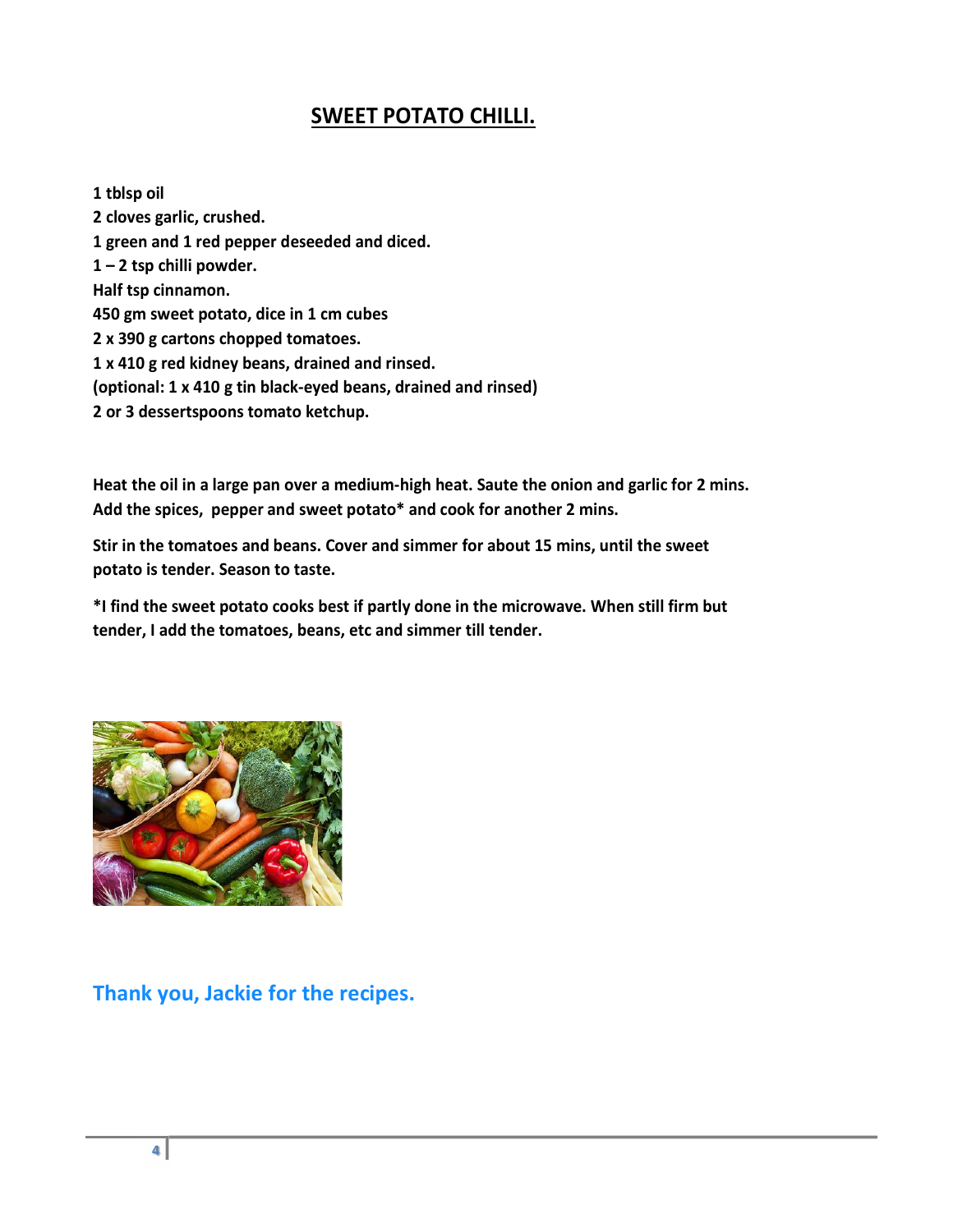"Special Celebrations during Lockdown"

Sarah Bunt. 60<sup>th</sup> birthday. Evelyn Julian and Gail Udy. 70th birthdays.

Ruby Weddings Anniverseries.



Bridgette and Graham North

Jane and John Richardson.

Emerald Wedding Anniversaries. (55 years)

Alison and Nick Maiklem



Jackie and Mike Gill.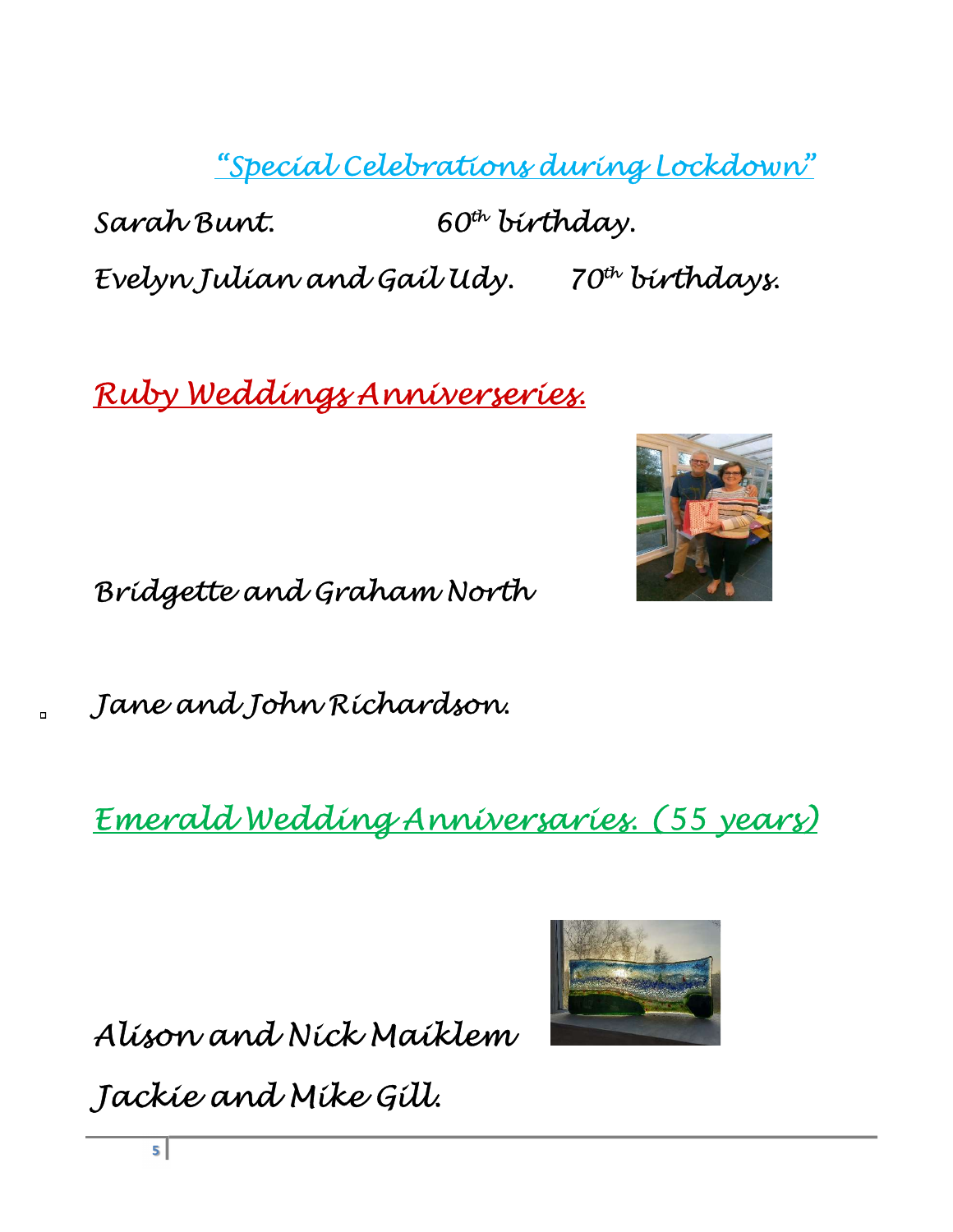#### SO TRUE !!

Checking out at the supermarket, the young cashier suggested to the much older woman, that she should bring her own grocery bags because plastic bags, weren't good for the environment. The woman apologised and explained, "We didn't have this 'green thing' back in my earlier days" The young cashier responded, "That's our problem today – your generation did not care enough to save our environment for future generations". She was right – our generation did not have the 'green thing' in its day.

Back then, we returned milk bottles, lemonade bottles and beer bottles to the shop. The shop sent them back to the plant to be washed and sterilised and refilled, so it could use the same bottles over and over. So, they really were recycled. But we didn't have the 'green thing' in our day,

Grocery shops bagged our groceries in brown paper bags, that we re-used for numerous things, most memorable besides household bags of rubbish, was the use of brown paper bags as covers for our schoolbooks. This was to ensure that public property (the books provided for our use by the school), was not defaced by our scribblings. Then we were able to personalise our books on the brown paper bags. But too bad we didn't do the 'green thing' back then. We walked up the stairs, because we didn't have a lift in every supermarket, shop and office building We walked to the local shop and didn't climb into a 300 horsepower machine every time we had to go half a mile, but she was right, we didn't have the 'green thing' in our day.

Back then, we washed baby's Terry Towel nappies because we didn't have the throwaway kind. We dried clothes on a line, not in an energy gobbling machine burning up 3 kilowatts – wind and solar power really dried our clothes back in our early days. Kids had hand me down clothes from their brothers and sisters, not always brand new clothing. But the young lady is right, we didn't have the 'green thing' back in our day.

Back then we had one radio or TV in the house – not TV in every room, and the TV had a small screen the size of a big handkerchief (remember them?), not a screen the size of Scotland in the kitchen. We blended and stirred by hand because we didn't have electric machines to do everything for us. When we packaged a fragile item to send in the mail, we used wadded up old newspapers to cushion it, not plastic bubble wrap or styrofoam. Back then, we didn't use petrol and fire up an engine just to cut the lawn, We pushed the mower that ran on human power. We exercised by working so we didn't need to go to the health club to run on treadmills that operate on electricity. But she's right, we didn't have the 'green thing' back then.

We drank from a tap or fountain when we were thirsty instead of using a cup or a plastic bottle every time we had a drink of water. We refilled writing pens with ink instead of buying a new pen, and we replaced razor blades in a razor instead of throwing away a whole razor just because a blade got dull. But we didn't have the 'green thing' back then.

Back then, people took the bus and kids rode their bikes to school, or walked instead of turning their Mums into a 24 hour taxi service in the family's £50,000 'People Carrier' which cost the same as a whole house before the 'green thing'. We had one electrical outlet in a room, not an entire bank of sockets to power a dozen appliances and we didn't need a computerised gadget to receive a signal beamed from satellites 23,000 miles out in space in order to find the nearest pub! But isn't it sad that the current generation laments how wasteful we old folks were just because we didn't have the 'green thing' back then?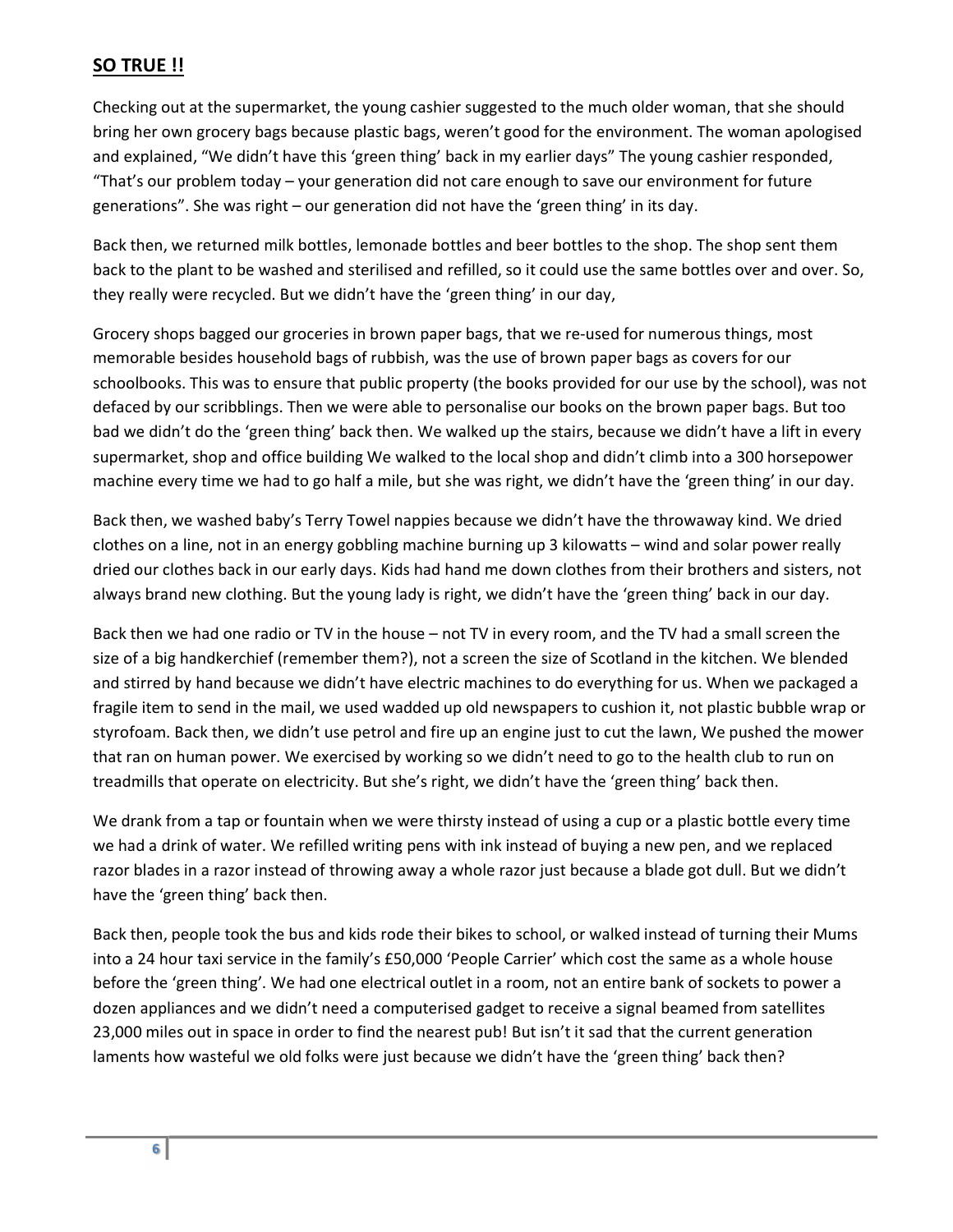## SO TRUE!! - Cont:

Please forward this to another selfish old person who needs a lesson in conservation from a smart arsed young person …. We don't like being old in the first place, so it doesn't take much to piss us off ….. especially from a smartarse who can't work out the change without the cash register telling them how much it is!!

Here endeth the bloody lesson!!!

# And finally ….. a beautiful poem from the hand of our very own President, Bridgette ,the words so apt for today.

When

When…….

You cannot run away from the wind

You batten down your hatches

Reduce your sails

And

Weather out the storm

You cannot hide in the hold

Outrun the waves

Or jump ship

You turn your face into the wind

Hold on to your helm